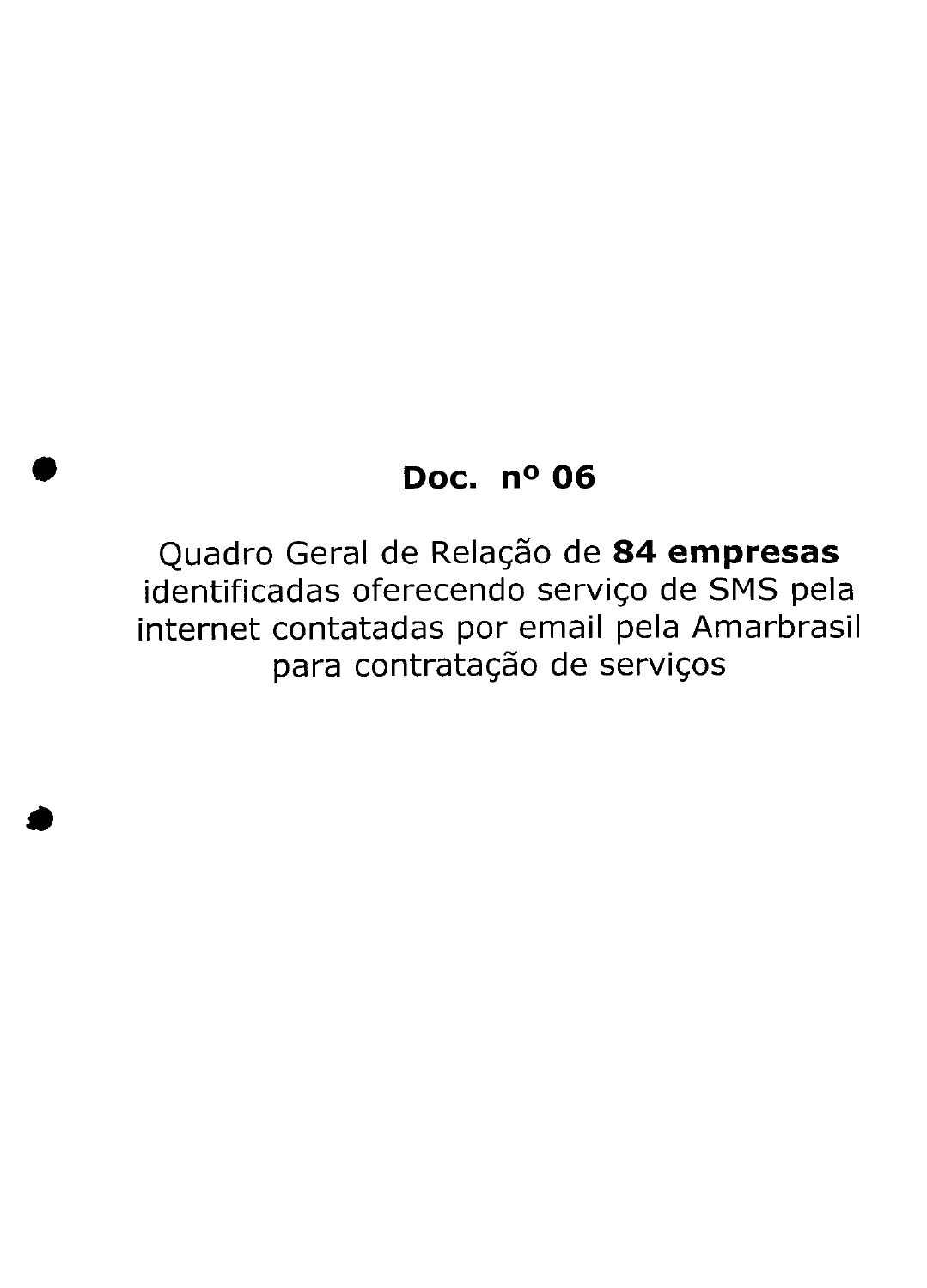## Doc. nº 06



## **Quadro Geral de Relação das 84 empresas identificadas pela Amarbrasil oferecendo serviço de SMS pela internet**

|                          | Empresa                  | Site                                             | Razão Social                                                                      |
|--------------------------|--------------------------|--------------------------------------------------|-----------------------------------------------------------------------------------|
|                          | 21 Mobile                | http://www.21mobile.com.br/                      | 21 ST SOLUCOES EM TECNOLOGIA DA INFORMACAO LTDA - ME                              |
|                          | $2$ BHI                  | http://bhi.com.br/                               |                                                                                   |
|                          | 3 Assertiva              | http://assertiva.info/sms.php                    |                                                                                   |
|                          | <b>CELL MIDIA</b>        | http://www.cellmidia.com.br                      | CELLMIDIA SERVICOS DE INFORMATICA LTDA. - EPP                                     |
|                          | Casa da midia            | http://www.casadamidia.com/                      | ARTHUS PROMOÇÕES E SERVIÇOS LTDA - ME                                             |
| 6                        | Cell Midia               | http://cellmidia.com.br/                         | CELLMIDIA SERVICOS DE INFORMATICA LTDA. - EPP                                     |
| $\overline{\phantom{a}}$ | Cliente Alvo             | http://clientealvo.com.br/                       | Onspot Websolutions Processamento de Dados Ltda                                   |
| 8                        | <b>CMA</b>               | http://www.cmaredesdigitais.com.br               | CMA - CONSULTORIA, METODOS, ASSESSORIA E MERCANTIL S.A                            |
|                          | 9 Comtele                | http://www.comtele.com.br/                       | MLTCORP - COMERCIO DE EQUIPAMENTOS PARA COMUNICACOES LTDA - ME                    |
|                          | 10 CONECTTA SOFTWARES    | http://conectta.com.br/                          | CONECTTA SOFTWARES LTDA - EPP                                                     |
|                          | 11 Cool SMS              | http://www.cool.com.br                           | CELLMIDIA SERVICOS DE INFORMATICA LTDA. - EPP                                     |
|                          | 12 Direct 100            | http://www.direct100.mobi/                       |                                                                                   |
|                          | 13 DBmkt                 | http://www.dbmkt.com.br/                         | GRUPO SOLUCOES DE TECNOLOGIA DIGITAL LTDA - ME                                    |
|                          | 14 Direct MKT            | http://www.directmkt.com.br/                     | DIRECT PROMOCOES E EVENTOS LTDA - ME                                              |
|                          | 15 Display SMS           | http://www.displaysms.com.br                     |                                                                                   |
|                          | 16 DOCTOR SAC            | http://www.doctorsac.com.br ou www.smsrio.com.br | MGB SERVIÇOS PERSONALIZADOS LTDA - ME                                             |
|                          | 17 Eleandro              | http://www.eleandro.com.br                       | Tersi e Cia Ltda                                                                  |
|                          | 18 Envo Mobile           | http://www.envomobile.com/                       | HEZAGONO BRASIL LTDA - ME                                                         |
|                          | 19 Facilita Movel        | http://facilitamovel.com.br/                     | FACILITA MOVEL MENSAGENS MOVEIS LTDA - ME                                         |
|                          | 20 Fast Torpedo          | http://fasttorpedo.com/                          |                                                                                   |
| 21                       | Freedom SMS              | http://www.freedomsms.com.br/                    | FREEDOM SMS INFORMATICA LTDA - ME                                                 |
|                          | 22 Gatideous             | http://gatideous.net/                            |                                                                                   |
| 23                       | Gatti Cel                | http://www.gatticell.com.br/                     | GATTI CEL COMUNICACOES LTDA - ME                                                  |
| 24                       | Gol mobile               | http://golmobile.com.br/                         | <b>GOAL DISCOS LTDA - ME</b>                                                      |
| 25                       | <b>GTI SMS Marketing</b> | http://www.gtisms.com.br/                        | GTI TECNOLOGIA DA INFORMACAO LTDA - ME                                            |
| 26                       | HD Mobile                | http://www.hdmobile.com.br/                      |                                                                                   |
|                          | 27 Hot Mobile            | http://hotmobile.com.br/index.asp                | FREEDOM SMS INFORMATICA LTDA - ME                                                 |
|                          | 28 IAGENTES sms          | http://www.iagente.com.br/                       | AGENTE TECNOLOGIA LTDA. - EPP                                                     |
|                          | 29 Info Bip              | www.infobip.com                                  |                                                                                   |
|                          | 30 Infosms               | www.infosms.com.br                               | DINFO INFORMATICA LTDA - EPP                                                      |
| 31                       | Inovatec                 | http://www.inovatec.com.br/solucoes.asp          | INOVA REPRESENTACOES INOVACOES PARTICIPACOES COMUNICACOES E INFORMATICA LTDA - ME |
|                          | 32 Jimm                  | http://www.jimm.com.br/                          |                                                                                   |
|                          | 33 Lembreto              | http://www.lembreto.com.br/                      | PONTOMOBI TECNOLOGIA INFORMÁTICA LTDA                                             |
|                          | 34 LocaSMS               | http://locasms.com.br                            | OFFICE COMPANY LTDA - ME                                                          |
|                          | 35 M2BR                  | http://m2br.com/                                 | Grupo Soluções                                                                    |
|                          | 36 Mais SMS              | http://maissms.com.br/                           |                                                                                   |
|                          | 37 Marktel               | http://www.marktel.com.br/                       | POLIVOIP TECNOLOGIA LTDA - EPP                                                    |
|                          | 38 Mega SMS              | http://www.megasms.info                          |                                                                                   |
|                          | 39 Merchan Virtual       | http://www.merchanvirtual.com.br                 | NC Comércio e Serviços LTDA                                                       |
|                          | 40 Midia Send            | http://midiasend.com.br/                         | RODRIGUES DE MENDONCA & CIA LTDA - ME                                             |
|                          | 41 Mister Postman        | http://www.misterpostman.com.br/                 | MISTER POSTMAN MARKETING DIRETO LTDA - ME                                         |